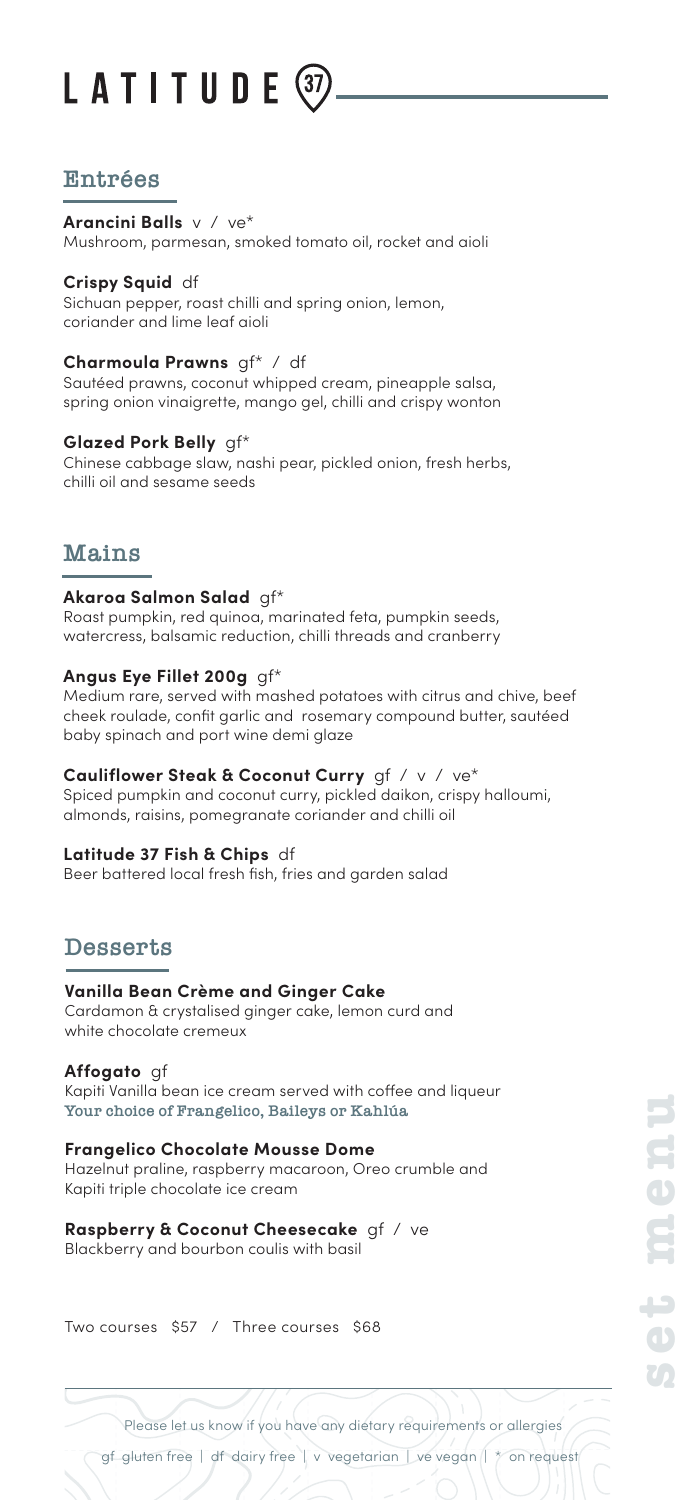# LATITUDE

# **To Start**

**Garlic Bread** v Warm organic ciabatta, garlic & rosemary butter, smoked salt

# **Entrée**

**Rare Beef Carpaccio** gf / df\* Baby rocket, pear, aged balsamic, Kikorangi blue cheese, truffle oil, smoked salt

**Salmon & Quinoa Salad** gf Roast pumpkin, red quinoa, marinated feta, pumpkin seeds, watercress, balsamic reduction, chilli threads & cranberry

## **Snapper Ceviche** gf / df

Pineapple salsa, coriander, coconut, lime, compressed cucumber & herb, chilli rice crisp

## **Blue Cheese & Balsamic Onion Tart** v

With rocket and walnuts

## **Main**

## **Eye Fillet with Rosemary & Confit Garlic** gf

Truffled gourmet potatoes, buttered baby spinach, honey glazed carrots, port wine demi glaze

## **Maple Pineapple Glazed Ham** gf

Roast pumpkin with walnut, green beans with orange zest, balsamic & bacon, shaved apple & fennel slaw, pear ginger gel

## **Pan Roasted Salmon Fillet with Brown Butter & Tarragon** gf

Buttermilk mashed potatoes with lemon & soft herbs, asparagus spears, chive noisette

## **Risotto**

Baby spinach, basil, sundried tomato oil, buffalo mozzarella, shaved asparagus

# **Dessert**

## **Vanilla Bean Crème Brûlée**

Cardamon & crystalised ginger cake, citrus mascarpone

## **Sticky Xmas Steamed Pudding**

Spiced rum anglaise & vanilla ice cream

## 2 courses \$60 / 3 courses \$69

Please let us know if you have any dietary requirements or allergies

gf gluten free | df dairy free | v vegetarian ve vegan option available on request | \* on request